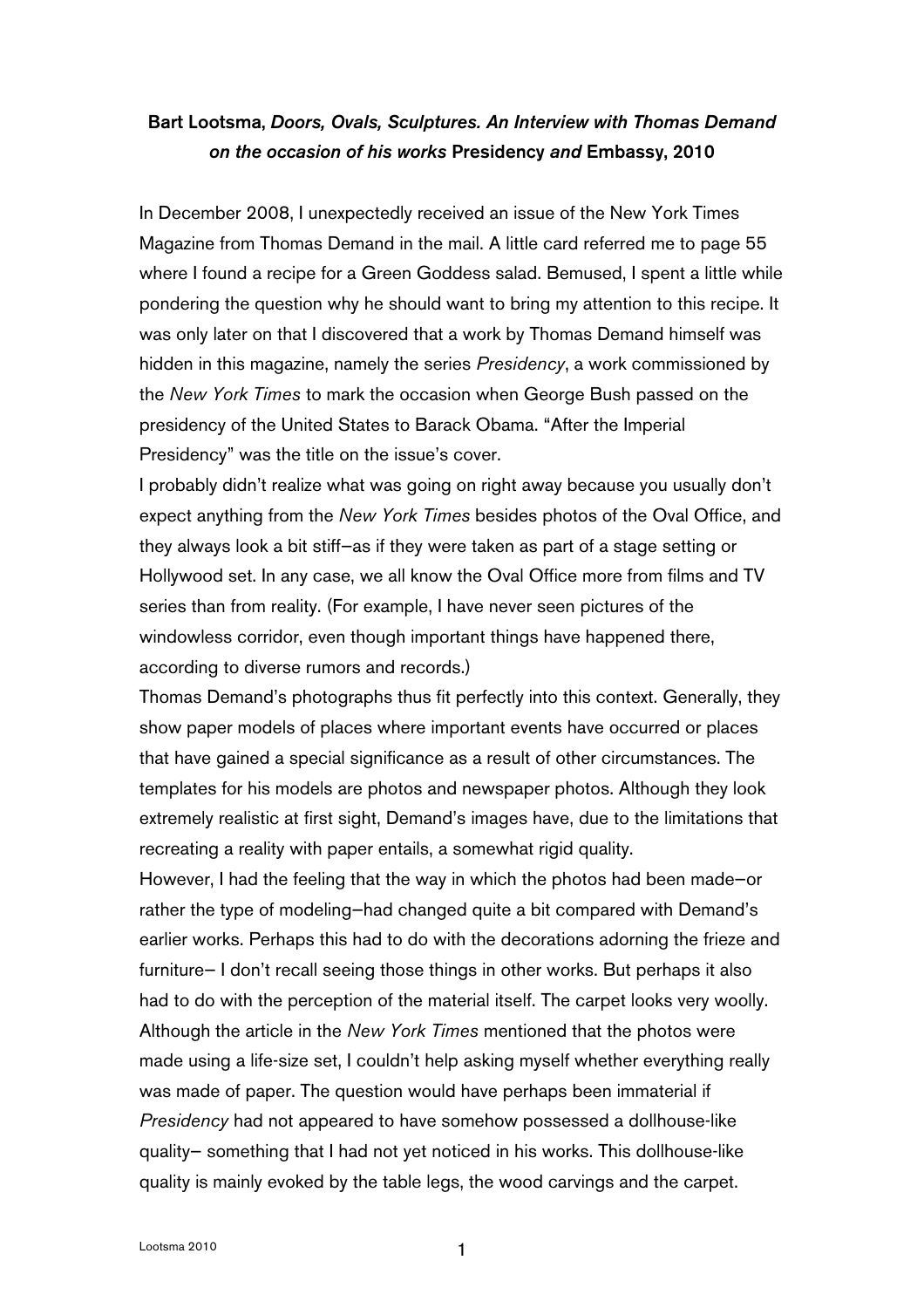While Demand often creates complex structures in other photographs (leaves or ivy, for example), his architectural pictures reinforce and intensify the blandness of modern buildings, bathrooms, airports, machines and hallways. The very same effect of modernity that Georges Bataille sees in Édouard Manet's works emerges here. Relentless modernity is displayed relentlessly.

Yet the dollhouse-like quality creates an air of harmlessness here. After all, we make small models in order to make things more innocent and tangible. This room, which represents the Oval Office, is somehow cozy. The weak January sun is shining outside— there is hardly anything presidential about it. You'd expect to see the Tracy family (the talking puppets from the Thunderbirds) in this setting. The blandness of the scene is preserved in at least one aspect, however: the president here looks more like an actor. The Oval Office is not the center of power, but rather a facade for the real powers that be. In this regard it reminds me of one of the earlier works by Diller + Scofidio, *SuitCase Studies: The Production of a National Past*, that documented the homes (and birthplaces) of presidents and other dignitaries and showed that, in view of these tourist attractions/ memorials/pilgrimage sites, Baudrillard's interpretation of the simulacrum is still subdued. Almost everything here is purely staged and has little to do with reality.

When I thanked Thomas Demand and sent him my thoughts by way of email, he wrote back that the decorative elements had been difficult for him "even though everything is always made to life size. Unfortunately, I quickly realized that the template for this work is so famous that if I would have left anything out of it, it would have told a different story than the one intended (which you astutely referred to in your last paragraph): You can't paint the Eiffel Tower without the arch, and if you do, then it becomes a question of form—as we can observe with Sonja Delaunay." He wanted to discuss the matter with me at greater length because he found the issue to be so ambivalent, "but in connection with my previous works this was so compelling (particularly *Embassy*: representation vs. trivial-ominous), that I couldn't help myself."

*Embassy*, a work from the year 2007, is a series of pictures depicting the Niger Embassy in Rome where documents, stationery, seals and stamps where stolen during a break-in in 2001 and used to fake potential transactions of yellowcake uranium between Niger and Iraq. This faked report was cited by George Bush in his 2003 State of the Union address as evidence that Saddam Hussein was trying to revive Iraq's nuclear program—and thus helped trigger the Iraq War.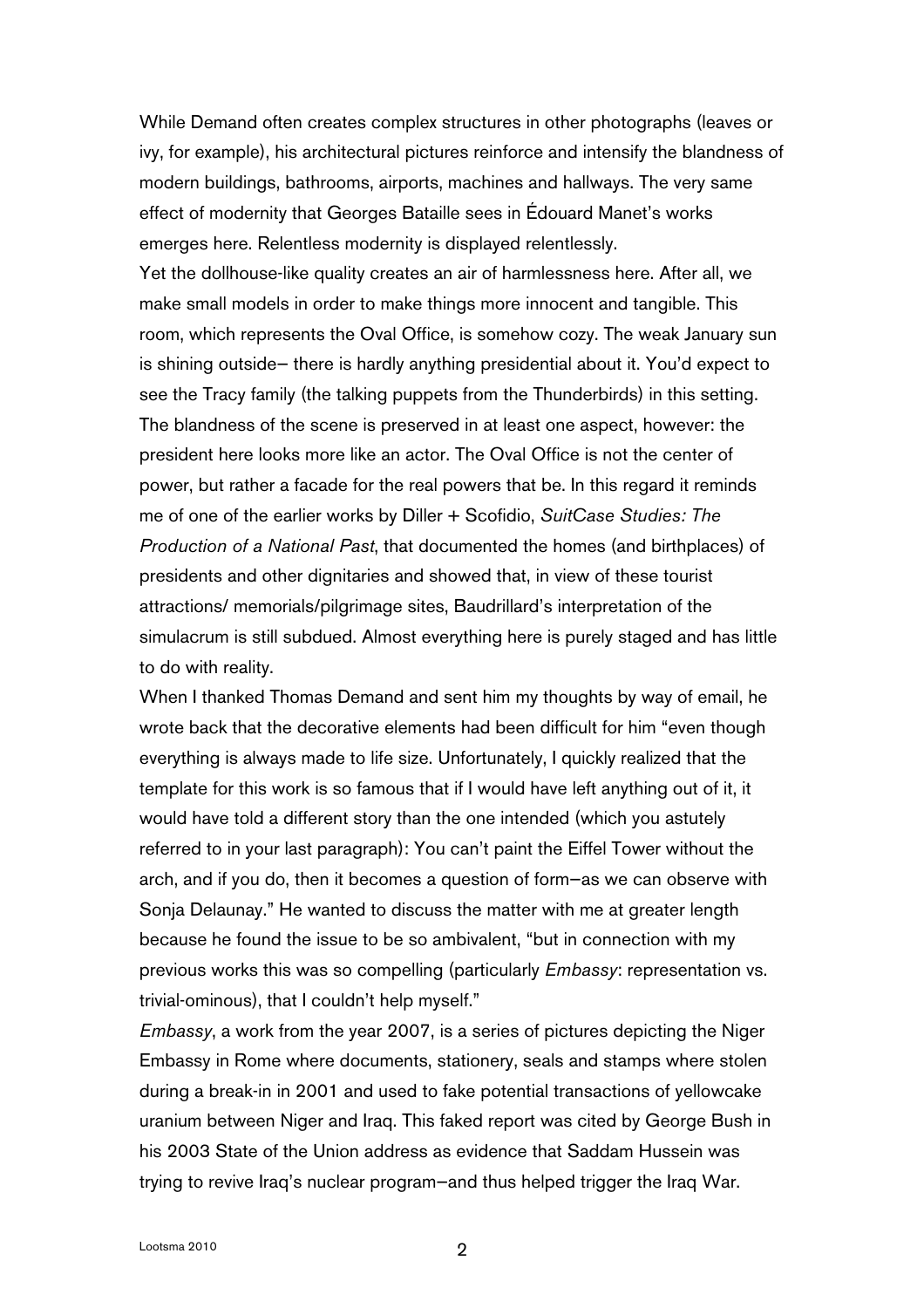So the Oval Office and the rooms of the Niger Embassy—*Presidency* and *Embassy*— are thus connected in a mysterious way. In the fall of 2009, they were exhibited together for the first time at the Museum moderner Kunst Stiftung Ludwig Wien. The book of the exhibition offered the opportunity to realize Demand's dream. In September 2010 he came to Innsbruck, where we had the following conversation:

BL: You made two works for the *New York Times*. *Parlor* in 1997, which takes a brothel room close to Times Square as its subject, and *Presidency* in 2008, which is about the Oval Office in the White House. Is it a coincidence that the *New York Times* contacted you again?

TD: No, not at all. The *New York Times* had contacted me on a number of occasions. The commission for *Presidency* was very appealing because the *New York Times Magazine* is a great magazine that has always had a strong focus on images and the photo editors of the magazine approached me about doing this project. Kathy Ryan, who was involved in both projects, is one of the best photo editors there is—she's fantastic. That's how I got hold of my source material. *Parlor* was about something that disappeared: the *New York Times* left Times Square. In order to mark this significant event, they asked several artists for contributions. And instead of going out there myself, that weekend they sent their photo editors to the archives at my request, where their sole task was to search for photos. I gave them some keywords and they began to look through the visual memory bank of the *New York Times* itself. In the case of *Presidency* it was soon clear that there was not going to be much time for research for, seeing as the *New York Times* had only called me three weeks before the issue was to be published. This time they put together an extra group of researchers who were supposed to show me every photo of the Oval Office they could find in their files. I stopped them at 6,000: that was enough. So what I'm telling people with my work is essentially a retelling of what photo journalists already told 30 or even 50 years ago. It's not just about the fact that I wanted to reconstruct the Oval Office—I wouldn't have anything to say about the thing itself, but rather about its context. And the context was: because the photo editors felt that the traditional images were not an effective enough political contribution, they thought about how the subject matter could be photographed in a more abstract way. Everybody was extremely politicized three weeks before the election, and the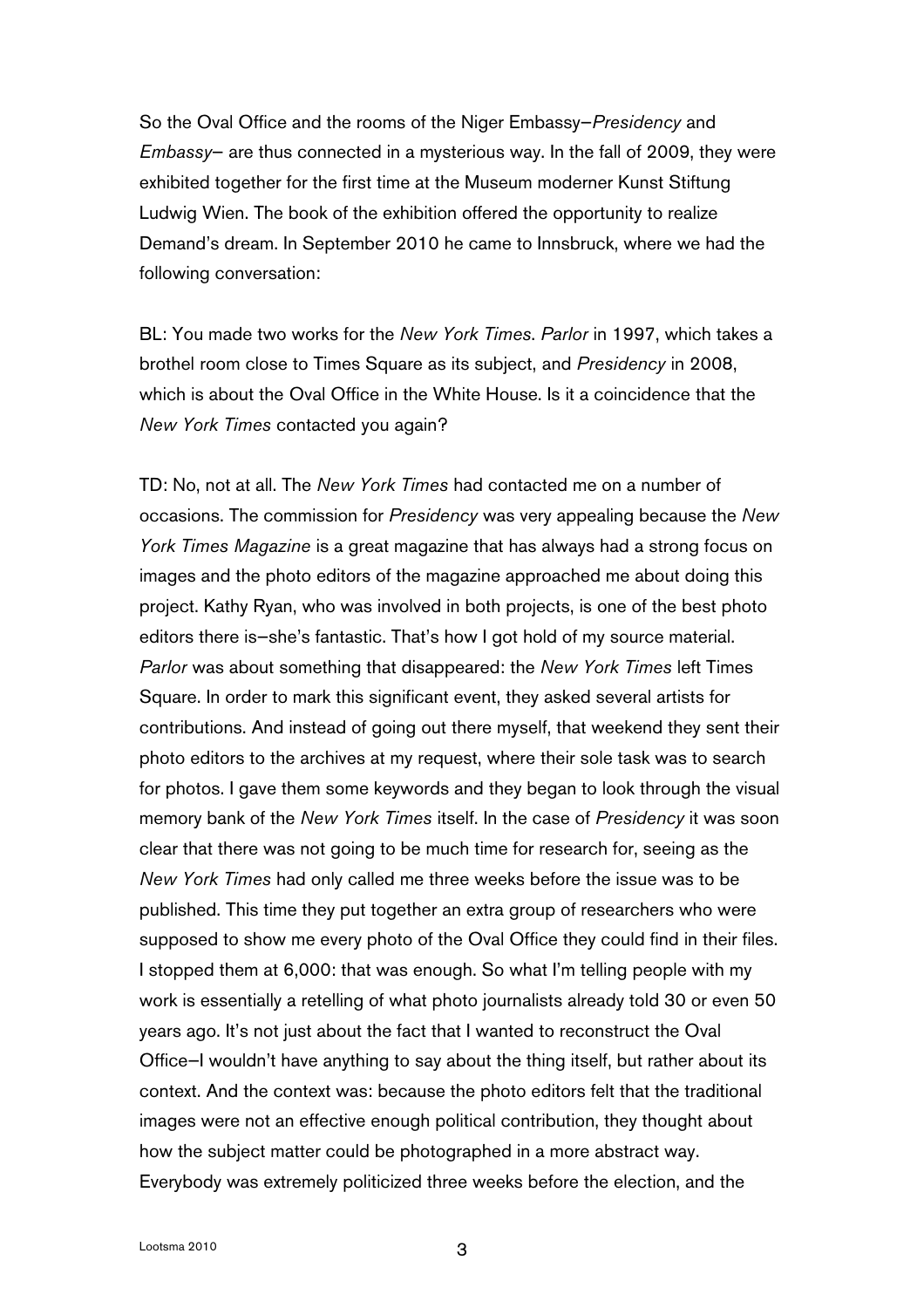subject matter, which was of a very fundamental nature, caused them to look for a fundamental photographer. And of course the fact that they thought of me was flattering, too.

But what you just described earlier was precisely the problem. You assume that you can reproduce political affairs, and that once you've reproduced them, that you'll be able to describe them in some way. People always jump to the conclusion that someone is making political images or political work. Every once in a while I'm asked whether I make political art, which I think I couldn't claim to do, because I'm not sure how such an affirmed action could suggest any kind of conclusion. If anything, the most I could do is to talk about what happens in the viewers' heads, that they recognize that or perhaps even recognize their recognition. But I can't comment on the real state of affairs as I don't know any more than anyone else flipping through the *New York Times Magazine*. The other thing you addressed is the relationship between decoration and object, which comes down a bit heavier on the side of decor in *Presidency* than in my other works. That was one of the several reasons why I hesitated to do it: because it doesn't reflect the way I work. Of course the Oval Office's decoration has to do with the need to convey a certain image. Perhaps you only confirm the circumstances when you reproduce them.

The room's mock Louis XV style doesn't interest me at all formally and the general impression has more to do with the Presidential Suite in the Westin Inn than with the White House. I had never included anything like that in my previous work. I generally like to leave such things out if they are not really helpful for establishing the truth. But here it was like a text: you can't leave out text. You can't leave out certain things with the Capitol, either. If you do, it's not the Capitol anymore but rather an identification of the place as it is. So you need three or four stylistic devices that are, formally speaking, extremely questionable because you can only use them to make a citation. Take the flags in the Oval Office: there are golden eagles at the top. And even though I only had three and a half weeks, it took me a good week to finish them. The curtains were made using a traditional method from Apulia in which paper webs are soaked in a special liquid. There used to be entire church fittings made like that in the Baroque period.

BL: You reproduced a few things in more detail, but chose to leave other details out— like on the chairs, tables and the chest of drawers.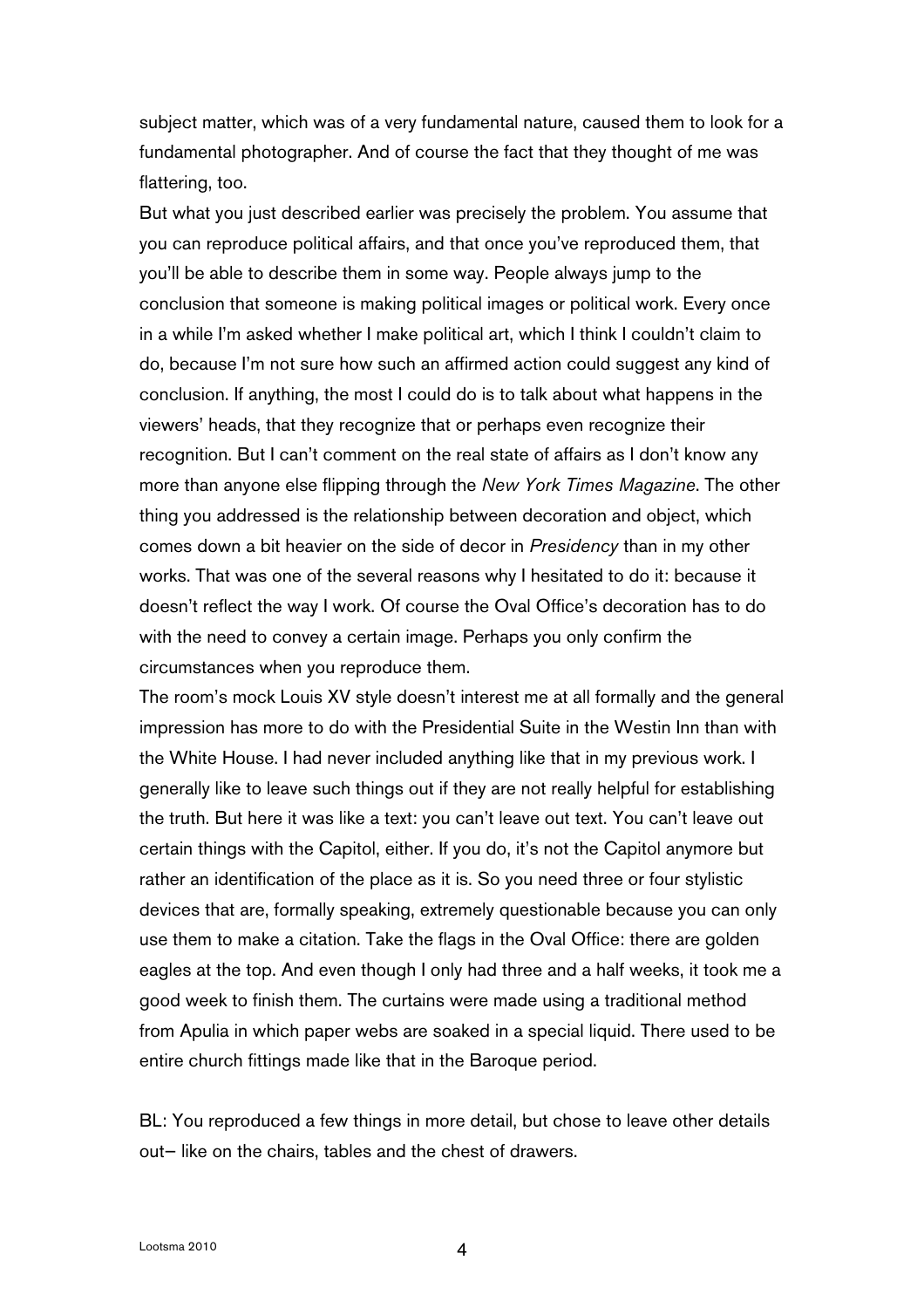TD: Yes, I thought that if I restrained myself with the other things, then it would look like a TV set, which is something I wanted to avoid. I wanted them to be sculptures standing in a room, objects that I made and that possessed a certain assertiveness as objects—not just as things depicting what can normally be found anywhere. That's why I felt that a certain degree of detail was required for the Resolute desk. The carpet is very crudely made from confetti, which has a roughness about it that doesn't try to be a carpet, and instead just took on the shape of one after being strewn there. When you look at it in the photo, it looks coarse and thick. I assumed that it would stand out more, but some people didn't see it at all.

The chest of drawers to the right didn't have knobs or anything else on it. It is essentially just a shape. While the center was highly detailed it was quite important to me that the edges were toned down.

I ended up making the eagles at the top of the flags out of the cheap gold wrappers from Hanuta candy bars. I started out by making cut-outs. Initially I thought I should make everything using cut-outs, layering the leaves in such a way that you could see how they formed the shape. I just cut a pattern in the shape of an eagle and placed two or three more layers on top. This way I could get the precise shadings and everything else necessary to recognize that it was an eagle without surrendering myself to the decor. But it didn't work with the eagles. At some point I ended up performing the art of paper-crumpling, which was enough to represent the golden decoration up there, even if it's not really an eagle or an emblem. But I couldn't have left it out—every American expects it to be there. By contrast, I had the feeling that the stars on the flag are redundant since everyone knows how they look.

BL: Even if most of us have a more or less clear picture of the Oval Office in our minds, its furnishings actually change with each presidency. The oval carpet and the wallpaper; the furniture, paintings, sculptures, memorabilia and photos: it all changes each time. However, it doesn't mean that the image of the Oval Office changes radically. Traditions are important. All of the objects are significant. In August 2010, relatively soon after the completion of *Presidency*, President Obama carried out the latest makeover. The walls Bush had painted beige were decorated with light and dark beige vertically striped wallpaper; and the carpet designed by Bush's wife with radial stripes—which reminded George Bush of the optimism of a sunrise—was replaced by a beige version with the following text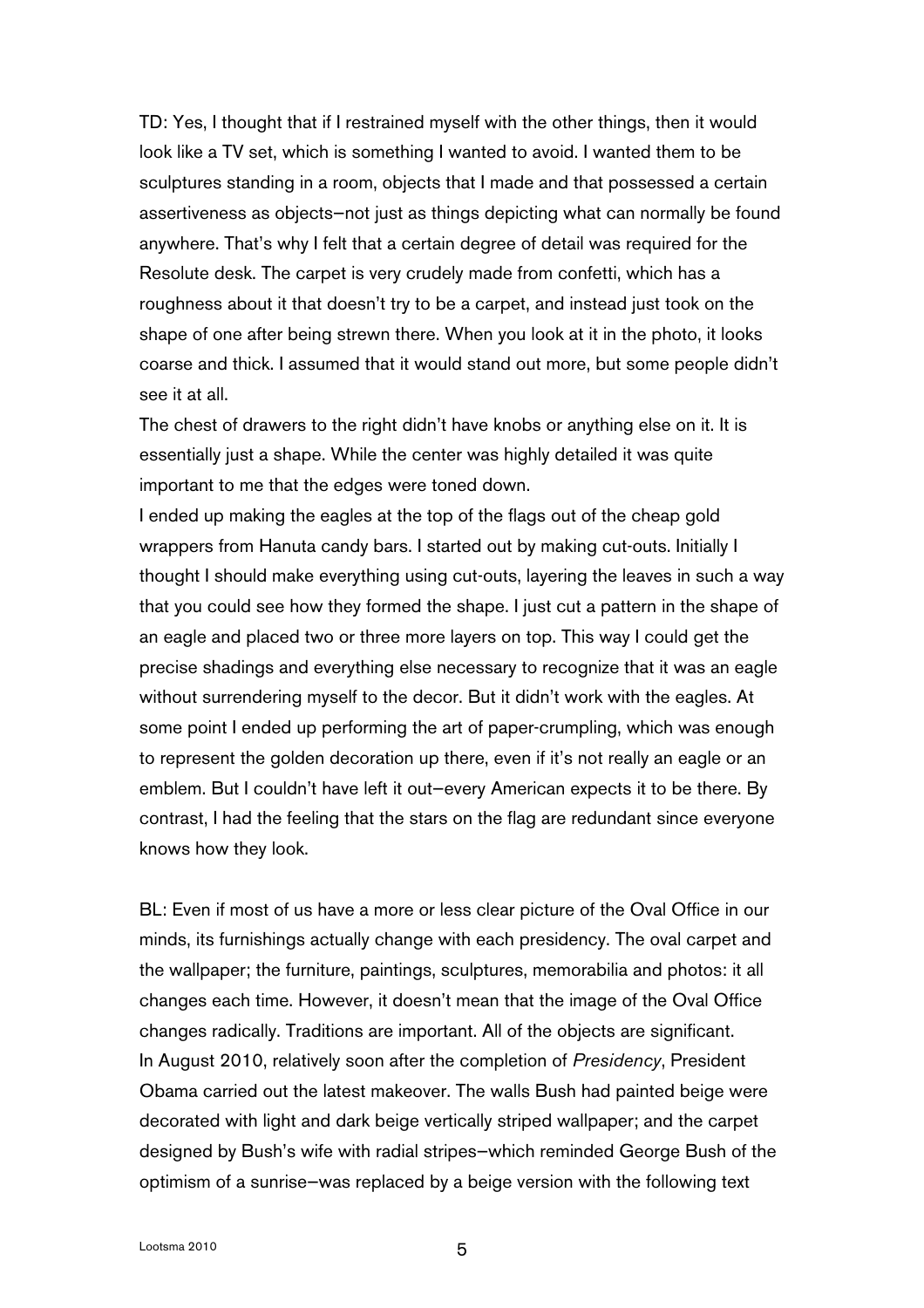woven into the corner: "GOVERNMENT OF THE PEOPLE, BY THE PEOPLE AND FOR THE PEOPLE," a famous quote by Abraham Lincoln, and "THE WELFARE OF EACH OF US IS DEPENDENT FUNDAMENTALLY ON THE WELFARE OF ALL OF US," quoting Theodore Roosevelt. The embroidered blue and white chairs that belonged to Bush were replaced by more businesslike models, and the sofas were exchanged for beige corduroy-covered models. Slightly more modern lamps and a salon table completed the picture. But much stayed the same as it had been: from the portrait of George Washington to the fireplace to the Resolute desk made from the wood of a British warship. The desk was a present from the English to the president Rutherford B. Hayes. The way in which presidents have had themselves photographed in the Oval Office is significant, revealing a great deal about how they view their office.

TD: The Resolute desk has been used by almost all of the presidents. Franklin D. Roosevelt had the opening in front covered up since he felt that the president should not be seen in a wheelchair. John F. Kennedy had the famous photo of his son playing under the desk, looking out through the little door inside it. The interesting thing about it is that it's all photographic representation. Or how Kennedy stands to the left by the window, arms and hands together behind his back, looking out—a black and white photo, a silhouette against the world. This immediately brings Khrushchev and the Berlin crisis to mind and you immediately think that the world is on the brink of disaster and the young man standing there needs to save it. Bush had the same picture taken, but with a totally different connotation. Yet he is standing there in just the same way, his hands clasped together behind his back. But because he has such a short neck and a very different stature, he looks completely different, as though he'd been waiting for his mother to come home after doing the day's shopping.

Maybe it will look different again in ten years when you put it next to a photo of Obama. Obama knows that, and it is extraordinary how closely the images of his presidency are monitored—just think about Osama's execution. There was that infomercial Obama made—something that had never been done before. Three weeks before the election, he had bought a half an hour on prime time television to present his message so the viewers had enough time to really see and get used to him. The message was "Yes we can!" In the ad he's standing there in a wood paneled room with three bay windows behind him revealing some greenery.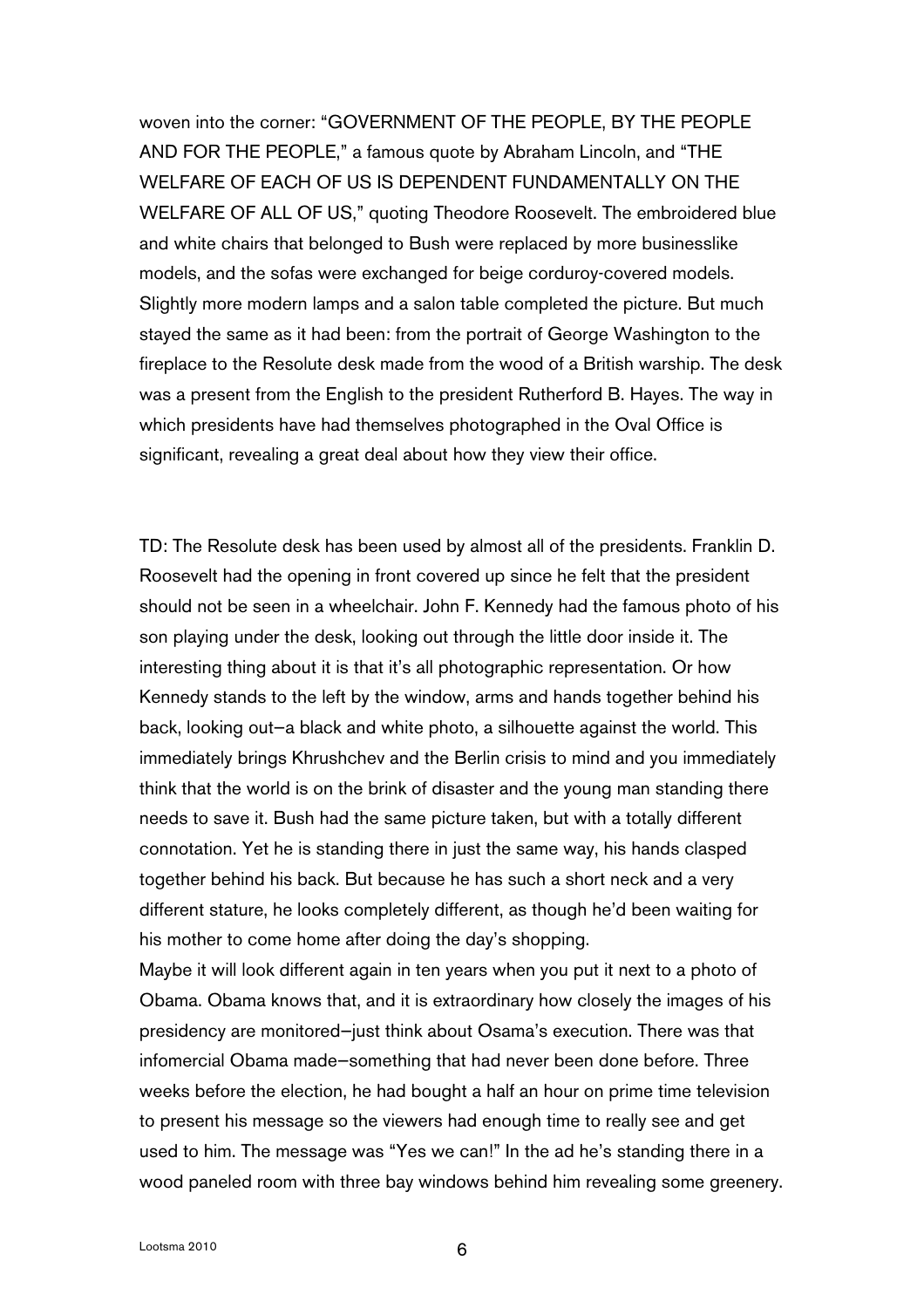He has one table in front of him and a smaller one behind him. It isn't the Oval Office without the American flag, of course, but you are reminded of it. He stands inside the room quite naturally and you think: yes, I could imagine that. That was, of course, the message that these pictures were trying to convey. The feeling that, hey, this isn't so bad after all—that they won't be throwing any parties there. After all, the infomercial came after that unfortunate cartoon was published on the front cover of the *New Yorker*, in which Obama and Michelle are having a costume party where they're standing in front of the fireplace, he dressed as a Muslim and she toting a machine gun. It is interesting to note that the cartoon only works because the fireplace view is so institutionalized. Instead of the portrait of George Washington, we see a truncated part of Osama Bin Laden's head. In my photo there is a fireplace with a cut off portrait of George Washington. This is how it's set up: You need two flags. They stand somewhat to the right of the windows because the idea is to break the symmetry. The ancestors are pictured on the tables behind the president, which was often the case in Roman villas, where there were images of family members and mentors. Since it's important that the most powerful man in the world never has unfinished work lying around, there was almost never anything on the desk in any of the photos I found. Reagan had a candy bowl and George W. Bush had a blue folder that was given to him every time he needed to sign a document. But otherwise it was always clean, empty. The only person I found who looked like he really worked there was Gerald Ford. He pursued a particularly interesting image strategy. He was the first president who no longer celebrated the Oval Office as a center of power but as a family-oriented place: his wife, his dog and even his briefcase—he had a real car salesman's briefcase with buckles. When that was on the table, suddenly there was a bit of life in the scene. He had brought his personal photographer with him (who, by the way, went on to become Dick Cheney's personal photographer) to act as an advisor for the portrayal. Ford mostly had himself photographed with real work lying in front of him, sometimes with his feet on the table.

BL: So *Presidency* uses furniture and decorations from different presidencies. The button to trigger an atomic war is from Bush's era; the carpet is from Clinton's. The real carpet is now in his Presidential Library in Little Rock, Arkansas. All American presidents receive a library in the place of their birth after their incumbency. Was this a topic that interested you early on?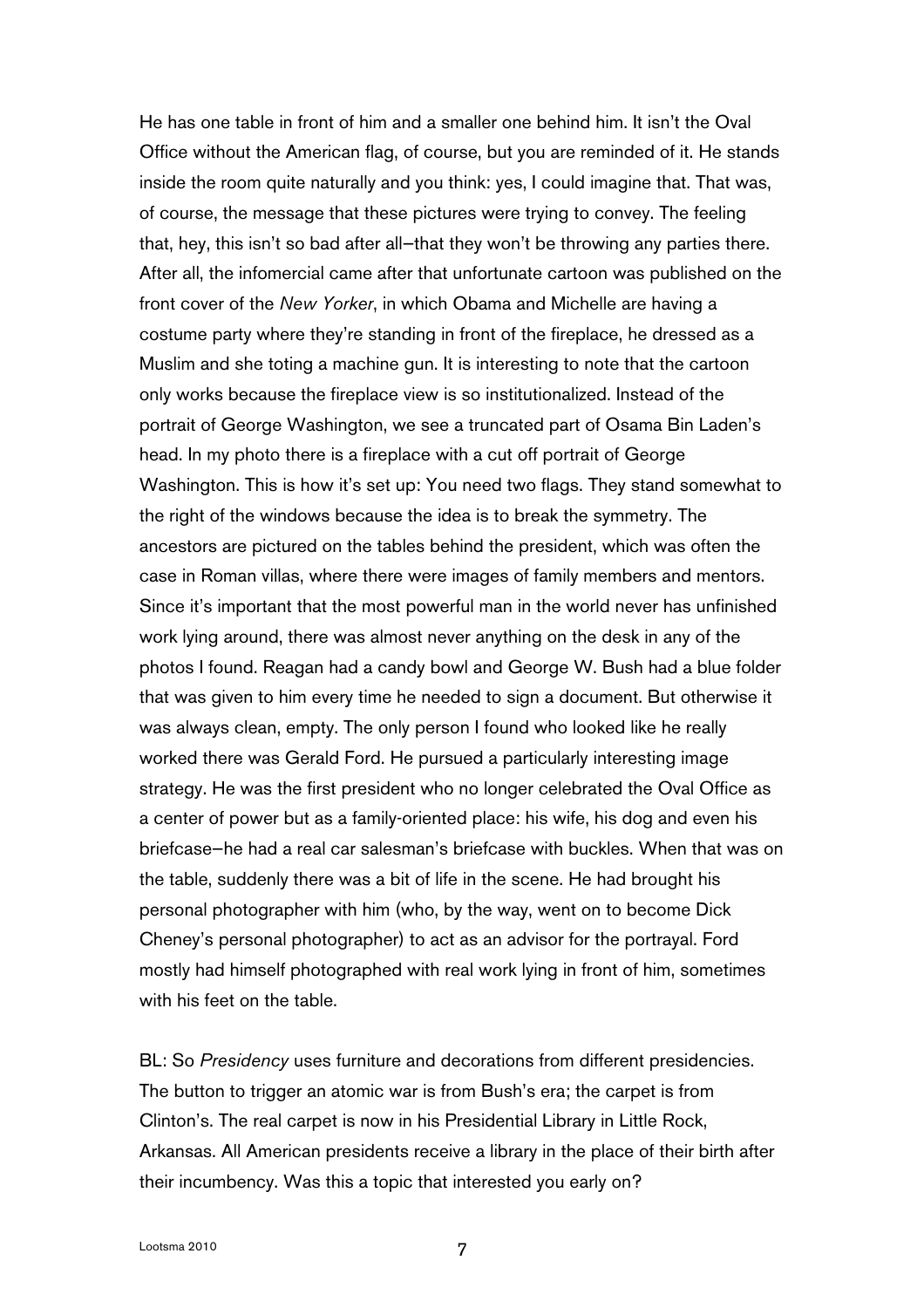TD: When I was 22 or 25 I traveled for several months throughout America. I thought I could travel from one Presidential Library to the next, but after visiting the second one I lost interest. In the end, I only saw the Carter Library and the Reagan Library. The Reagan Museum is a very interesting museum, by the way. It's in Simi Valley, California. But that's only one small niche in contrast to the multitude of reproductions, all the television series and films, and everyone knows what the Oval Office looks like.

It is a most potent image depot or image reservoir. As such, *Presidency* was also an open experiment for me. You bear in mind that the magazine has a run of 375,000 copies and is available for purchase throughout America. But probably only one percent of the readers will have understood what it was they saw there.

BL: Exactly. I didn't notice it at first either. You get the feeling that you can see it all the time in the *New York Times*. It's truly remarkable that the Oval Office is different every time, with different details. We don't register that somehow. It is really a kind of stage or TV set even though its physical size and composition seem quite personal, like you could have a private meeting with the president in his home.

TD: Yes, it's very small, it's only 35 by 29 feet squared and 18 feet high. At 23 inches, the dome is relatively low. Almost all of the photos are taken with wideangle lenses, which make the room appear much bigger than it is. That's why you always see the same. You can't take photographs from anywhere else other than two points, positions that hundreds of others have also used. That means that you are working with predetermined views. You can shoot the sofa, but then you're standing pretty much in front of the Resolute desk. There is only one other very nice view, and that's from the door of the hallway, which became famous in Nixon's time— you could see his assistant's telephones.

BL: But you chose very different angles.

TD: Yes, diagonally from above. You couldn't shoot from that angle in reality without hanging from the ceiling with your camera. It is completely fictional: that angle doesn't exist. And then there's the angle where you look diagonally at the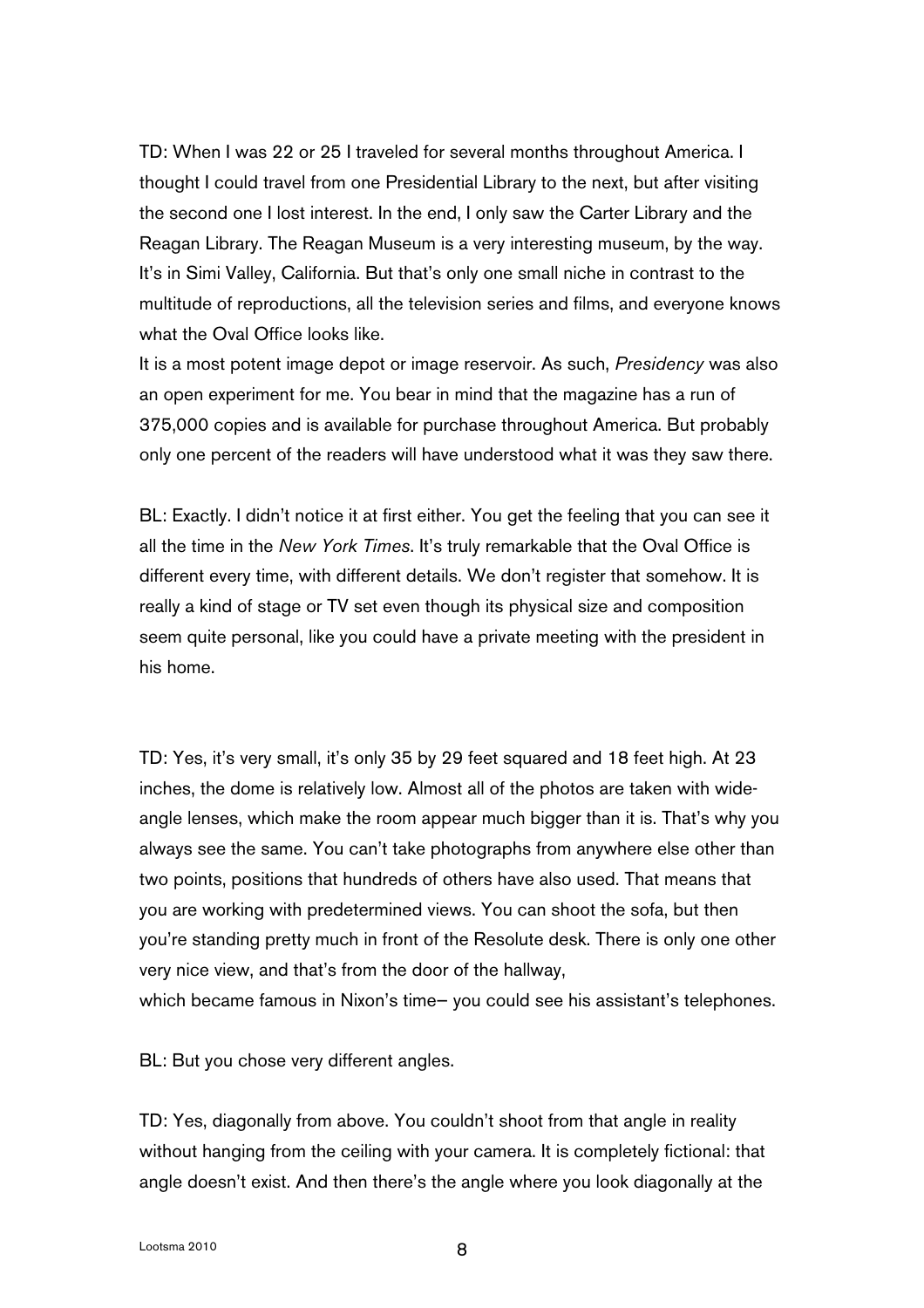desk where you see that famous red button, the famous blue folder and the telephone.

BL: And there's the photo with the chair from underneath. That's a perspective that we only know from cartoons, where the baby or the dog or the piggy looks up in bewilderment.

TD: Yes, exactly, that's the picture with the dome. It's a very original photo photos like it had been taken before—one of the few which represent the exercising of power quite well. The light at the top of the dome creates a kind of halo.

BL: You gathered photos from the *New York Times* and studied the topic beforehand. You always do a lot of research for your projects. Aside from the photos, what else did you research? Or did you collect material over time as the project began to take on a life of its own?

TD: That's always different. The amount of research depends on the project. For *Embassy*, for example, there was simply nothing. The advantage with the Oval Office was that it's so famous that you only really need to flip through books and magazines and you have everything you need. For *Embassy* I really had to go there. I found it surprising that there were no photos of it. I started by talking to the journalists who had written the original articles. They—three people—really got to the bottom of the matter and brought it into the public eye. During G.W. Bush's 2003 speech, the American Craig Unger had suddenly remembered that someone had once been offered a particular story one and a half years earlier. That someone was Elisabetta Burba, but she didn't print the story since it was quite obviously a fake. Unger put two and two together and exposed it for the first time. I met everyone and suddenly it became quite clear to me that investigative journalism, which we take for granted, is an incredible feat, especially in view of the fact that we get everything

from the Internet. Of course, most journalists also get most of their information from the Internet, but these news stories must have gotten there somehow. How does this work? How does a story that wasn't copied from somewhere else actually get there? Almost all of the journalism we see today is purely opinion. But how do the original news stories really get brought out into the world?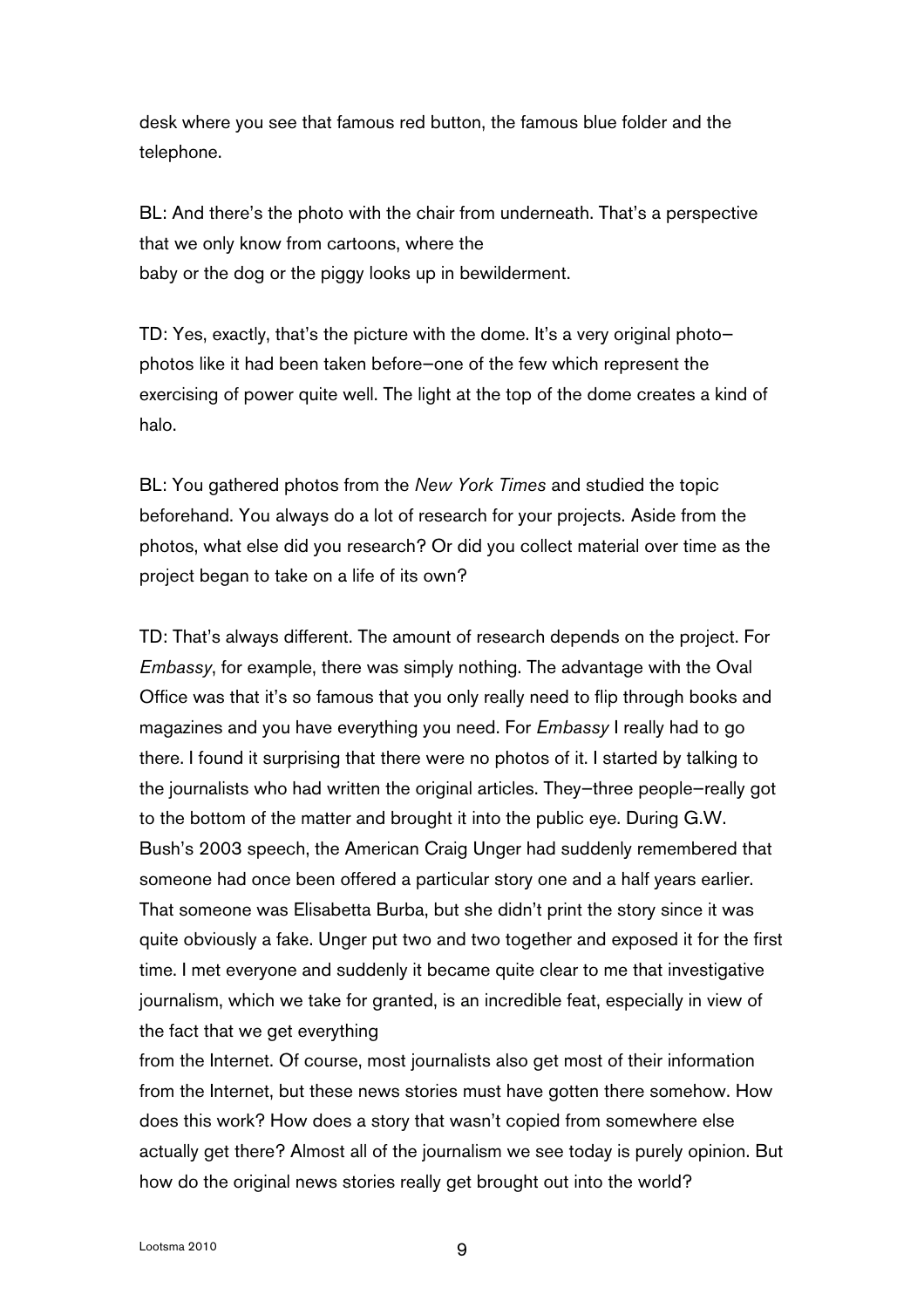Photographers also experience a quite natural limitation. The photographer is only there where he is standing, and he can only take photos from that spot. The photographer doesn't see everything else, so everything else is not going to be conveyed. That means that the war photos that we have are, of course, the war photos taken by the photographer in the place where he had been. And this condition is extremely instructive, we cannot forget that. In the meantime, photos by soldiers can be added to the mix, taken with their own cameras or cell phones. Yet this is only a tiny portion of what's out there. And it's precisely this topic that fascinated me, along with the topic of documentary illustration, or the question: What is the relationship between image and text?

I had initially asked a friend of mine—a reporter for German radio in Rome who'd never taken a picture in his entire life—to go to the Niger Embassy for me. I sent him a camera, but of course he didn't even get through the door—the door with the brass sign. I asked him what he had seen, and he described to me what he had seen through the door past an old woman, but I couldn't use any of it. When you work for radio, you focus on atmospheric things. "A fairly old apartment building"—that didn't tell me anything I didn't already know. "Wooden doors" well, fine, most doors are made of wood, but that didn't help me either. What sort of wood? And which shade of brown? Was there anything carved into it? He hadn't paid attention to that at all. The fact that the elevator was by Ferrari stuck out to him, which was information I really had no need for. You realize, of course, that the view of one and the same room is different at any given time. And I suppose my view is a bit eccentric indeed. But I had somehow sunk my teeth into it and just wanted to get inside. I had even rented a room in the same building three floors above the embassy. There were some office rooms available there. I thought that it could help me find out what the embassy rooms look like—to find out how big the windows were, for example. But it didn't work out because my room had been completely converted and was in the back of the building. Unfortunately, there wasn't any room there like in the embassy. But you have to try everything, I suppose.

The only way to get ahold of pictures for *Embassy* was to go there myself. I had discussed with the journalists whether it would be possible to do it, but that's a whole other story. I somehow talked my way into the anteroom where the flags are hanging and soon realized that there was someone standing behind every door. I thought that if they saw me taking pictures I'd be thrown out immediately, so I gave up right then, realizing that my memory was much better. In the end I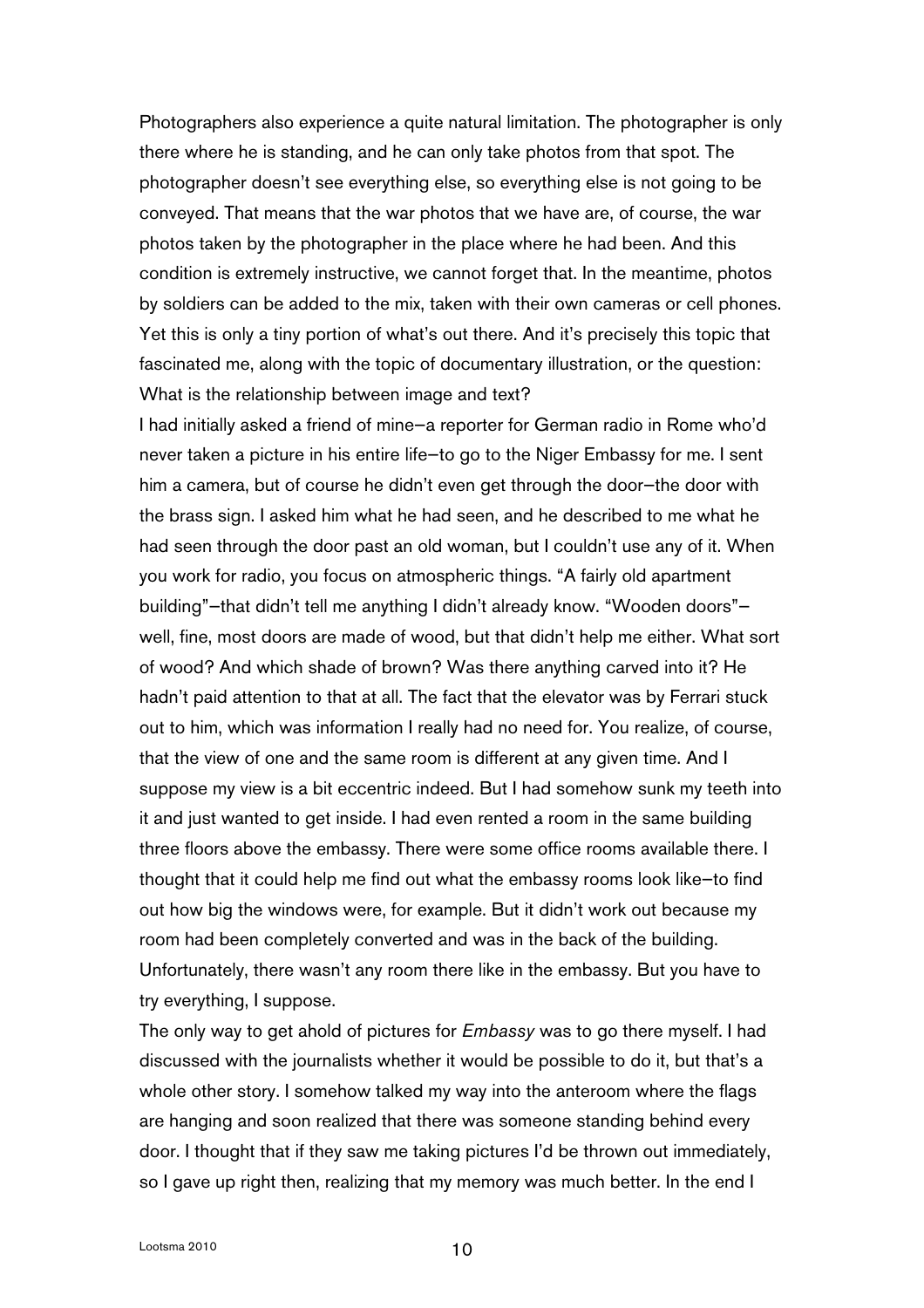tried to memorize everything as well as I could. For instance, I tried to remember how the wall went up to the ceiling: Is it round? Is it straight? Is there an ornamental strip? In this case, the transition is round. And are any pictures hanging there? Just one single picture was hanging in the entire embassy. Such things, when I want to use them in my work, are far more important to me than what the photo shows. In the end, the research consisted of writing down my memories in as much detail as possible afterwards. And I did just that as soon as I walked out of the building.

I had to look at things very closely: What sort of sofa is that? How does it look? Like this one or that one?—and commit as much to memory as possible in a short period of time. I was certainly able to take a look around. I had realized that the communication problems with the embassy staff were an advantage for me. I pretended that I couldn't speak Italian and they couldn't speak any German or English, so the longer I needed to explain to them what I wanted, the longer I was in the room. I explained the whole thing very slowly to the man in German, and then in all the languages that I speak. He didn't understand because he only spoke French and Italian. When at some point they understood what was up, they kicked me out immediately.

BL: Your work often involves extracting photos, famous photos we all know quite well from the media, making a model of them using paper and then photographing it. The result ends up having its own, unique link to reality. Would it be fair to say that any existing photos would have disturbed the play on reality in this situation?

TD: For *Embassy*? Of course, very much so! Then again, it's convenient that the whole world consists of more or less the same objects. You can go anywhere in the world and you'll find a hole puncher there.

The funny thing about this was that when I went in and was sitting with them, the first thing I saw was a fax machine in the corner, exactly the same one that I have at home, the same Panasonic KX, a combo model. Fantastic, I thought, this is getting off to a great start. All the rest was the usual desk lamps, ashtrays (they had a very specific type of ashtray that had this funny round-triangular shape in this funny turquoise color just like the ones you see in bars). So I just knew which sorts of cheap pens were lying around there; and I just knew that this was the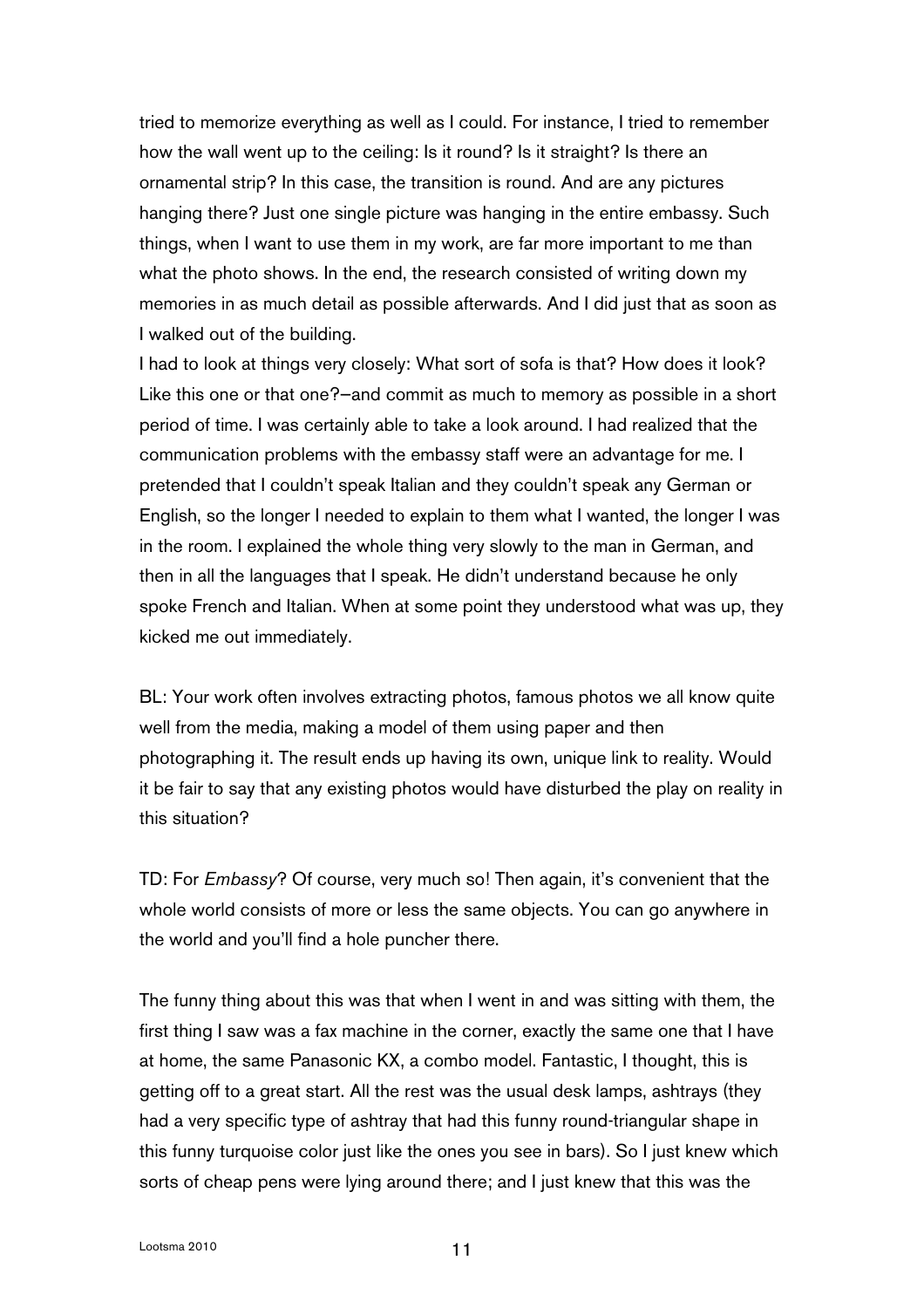exact same furniture.

It was the exact opposite situation with *Presidency* by the way: everybody knew everything. After the project—in January—I went there myself. You have to wait a while to get an appointment. Even the *New York Times* didn't get an appointment because it was too close to the elections. But even if I had managed to get an earlier appointment, I wouldn't have flown there because I could've used the time I would've spent in the plane more productively. To go there and only focus on details like electrical outlets would have been far too banal. There is no patina there like in Versailles. Even if Versailles fell to pieces, it wouldn't be banal. But the White House now has a different type of patina, and it's quite strange. It stems from the fact that children live there now. There are two children's room windows above the driveway with little butterfly stickers on them. Those are the signs of the house's true inhabitants, and that's simply fantastic.

BL: On the one hand we have the Oval Office, of which there are probably a hundred thousand pictures that we see regularly, and on the other we have the Niger Embassy where everything happened in secret: a theft, a break-in, secret service men and journalists. That reads like a spy novel in a completely anonymous setting.

TD: Yes, it's quite a haphazard setting, and that's a good thing.

BL: The contrast between both of the places is enormous, which is also clear based on the furnishings. But they are secretly connected to each other. The public side of politics doesn't work without the other anonymous, hidden side. Had you been looking for a way to combine the two works at all? In an exhibition or a book?

TD: The interesting thing about the exhibition at the mumok was to see that they really pursue two totally different material worlds. There are two architectural forms in both works. In *Embassy* it's the doors: there are always closed doors opposite the open ones. And in the other work it's this closed oval shape. In every picture you always see this oval shape, cut off, but not a single door. That's why I left out the one photo I took through the door in the exhibition. I didn't want to have the door there as it represents a degree of accessibility. This closed oval creates its own circle, so to speak—its own sphere. Everything that happens in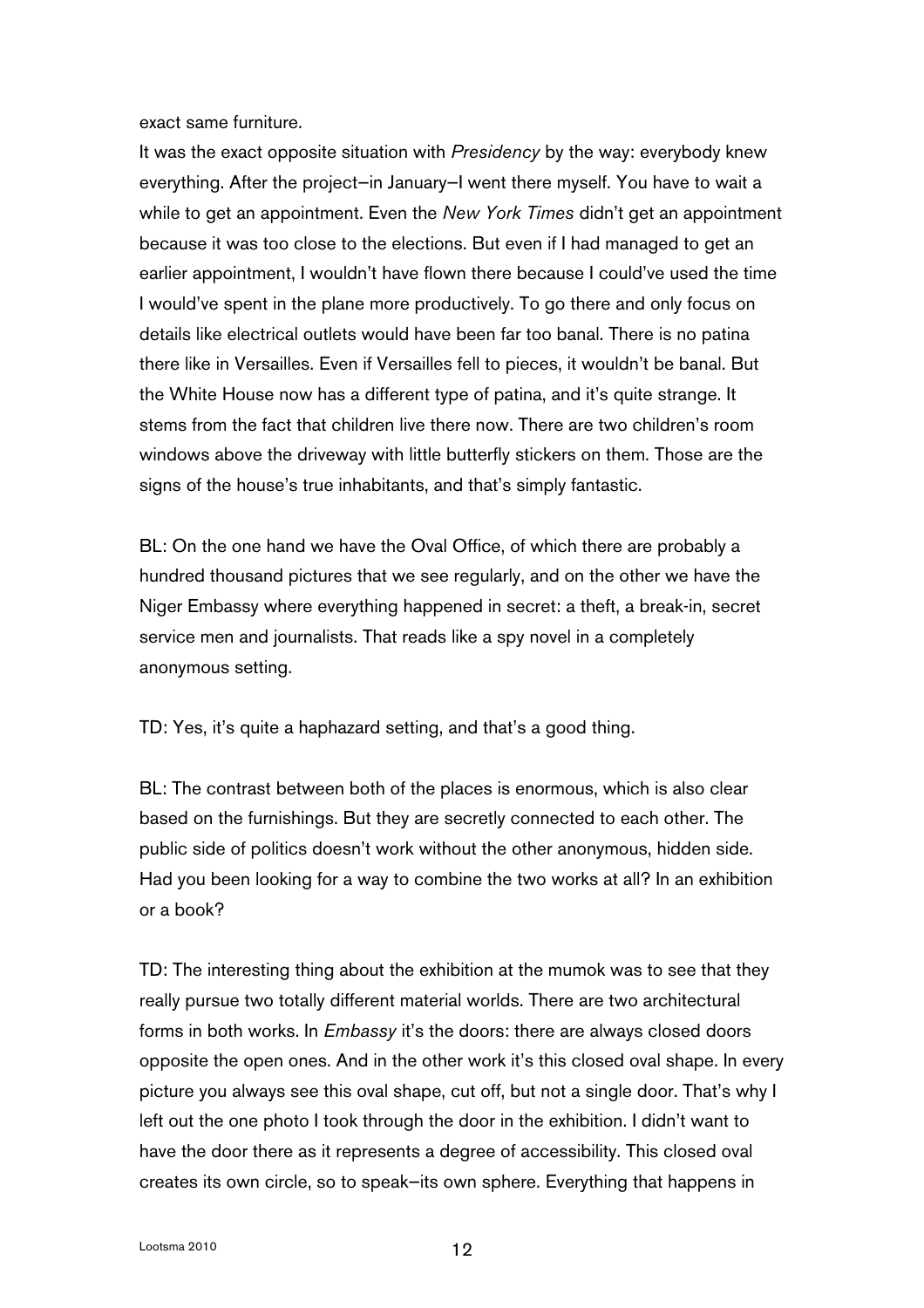here is locked in this oval, and I found that quite interesting. In *Embassy*, on the other hand, everything could be heard through open and half-open doors. The works are really quite different. The obsession with decoration in the Oval Office provides a stark contrast to the truly empty building of the Niger Embassy. Walls are almost never blank in Central Europe, but in the Niger Embassy there is not one picture on the walls. Plain white walls. Something might be standing in the corner, or a light might be installed, but the walls themselves stay blank. There's nothing there. Seeing those sorts of things contrasted in the exhibition was very interesting for me.

BL: The faked story was actually about diplomatic, official and administrative activities with regard to yellowcake uranium. It was about stamps, seals, stationery, signatures, faxes, etc. All these things are absent in the Oval Office, but they represent real power in today's world. They testify to the authenticity of documents and their content. They thus execute decisions and exert power. They are fundamental. There is a truly incongruous relationship between *Embassy* and *Presidency*: one is an office in which important administrative activities occur or have occurred without any kind of prestige, while the other is a prestigious office, a stage where there are only actors, which then conveys the feeling that the decisions are really made or at least executed somewhere else. Do you make that comparison as well?

TD: Yes, which is why it's a bare desk in the Oval Office. Of course I could have put something on it—then it would have seemed more alive. But I thought it would be better the way it is because you so rarely see anything lying there in photos. No work is done there; it is only announced to the public there, so to speak. If it reaches the president, then the problem has already been solved: and if there is a conflict, then it stays within the confines of this oval. It isn't shown there at all. It's no coincidence that journalists are allowed to go in there. The contrast to *Embassy* is the symmetry. In *Embassy* there are no symmetrical photos, no symmetric installations of any kind. There's no need for them either. The symmetry in the Oval Office is natural: there's always that table, always that focal point in the center of the picture. At the beginning I thought I should walk to the left or right in order to somehow break this symmetry, until I realized that you can't break the symmetry at all. That's the point. You can move the flags away from the center and perhaps put a chair somewhere else. Otherwise you could just draw an axis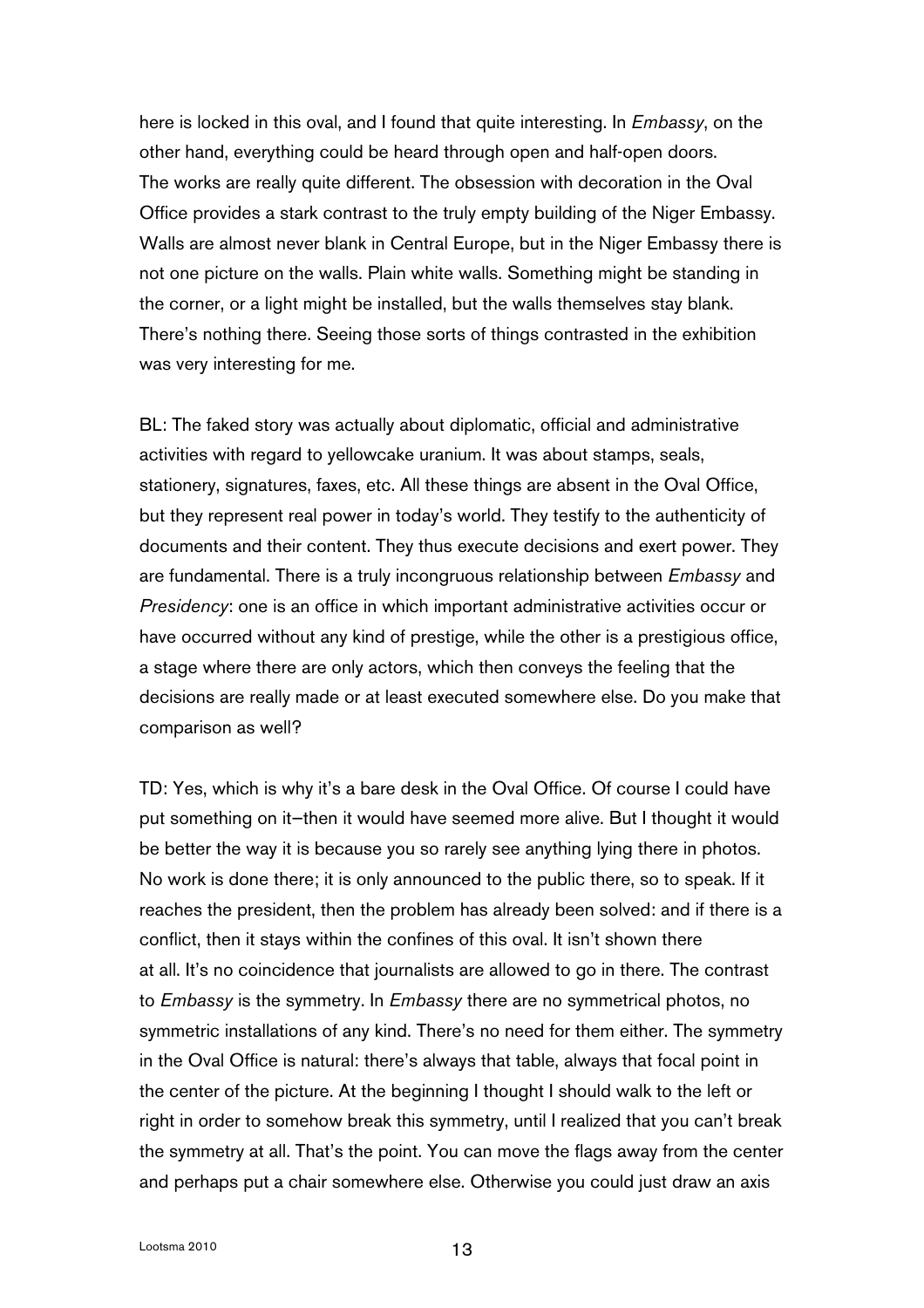in the middle of it and it's the same to the left and right.

BL: There was also a difference in the presentation in the installation at the mumok. In the section devoted to *Embassy*, you recreated the floor plan of the embassy, while *Presidency* was presented in the style of a classic monumental museum.

TD: For *Embassy* you had to get up and go there. You had to enter into this architecture in order to see anything at all and then go out the back door. The light was focused on the ground. In *Presidency* everything was spread out, so to speak. The light in *Presidency* was very much tailored to the individual pictures in a brightly lit room. The walls were lit evenly.

The formats were derived from the size of the pictures themselves, i.e., from the size of the sculpture. In *Presidency*, which consists of two small pictures and three large ones, you need a central image in portrait format. You hardly see lifesize portrait pictures. The symmetry is always a question of composition; we know this from the world of religious art. The question is always how to structure it appropriately. It's easier with a landscape format. In *Embassy*, I used several small landscape formats and two large ones which showed the apartment from one room to the next and then the other way around.

BL: Do you prefer one of the two series?

TD: Yes, I like *Presidency* more on two levels: because certain buildings or things are proof of how they have changed the general consciousness. You can also see that in political cartoons. In a sense, the photo editor did my work for me with the Oval Office piece. He recognized that my photo series would be able to show something that no other photo in his magazine could. Which means we've come full circle and now another stage begins when someone rips something out of that magazine—my pictures—and makes something else out of them. Now I see what my pictures are capable of achieving, so to speak. The photo editor doesn't know anything at all about art or philosophical debates about images, but he realized what my type of photograph can achieve.

In terms of the images, I prefer *Embassy* because it shows the lengths you can go to when describing an apartment. There was this display by Herbert Bayer in the Museum of Modern Art in New York where the photos were exhibited all